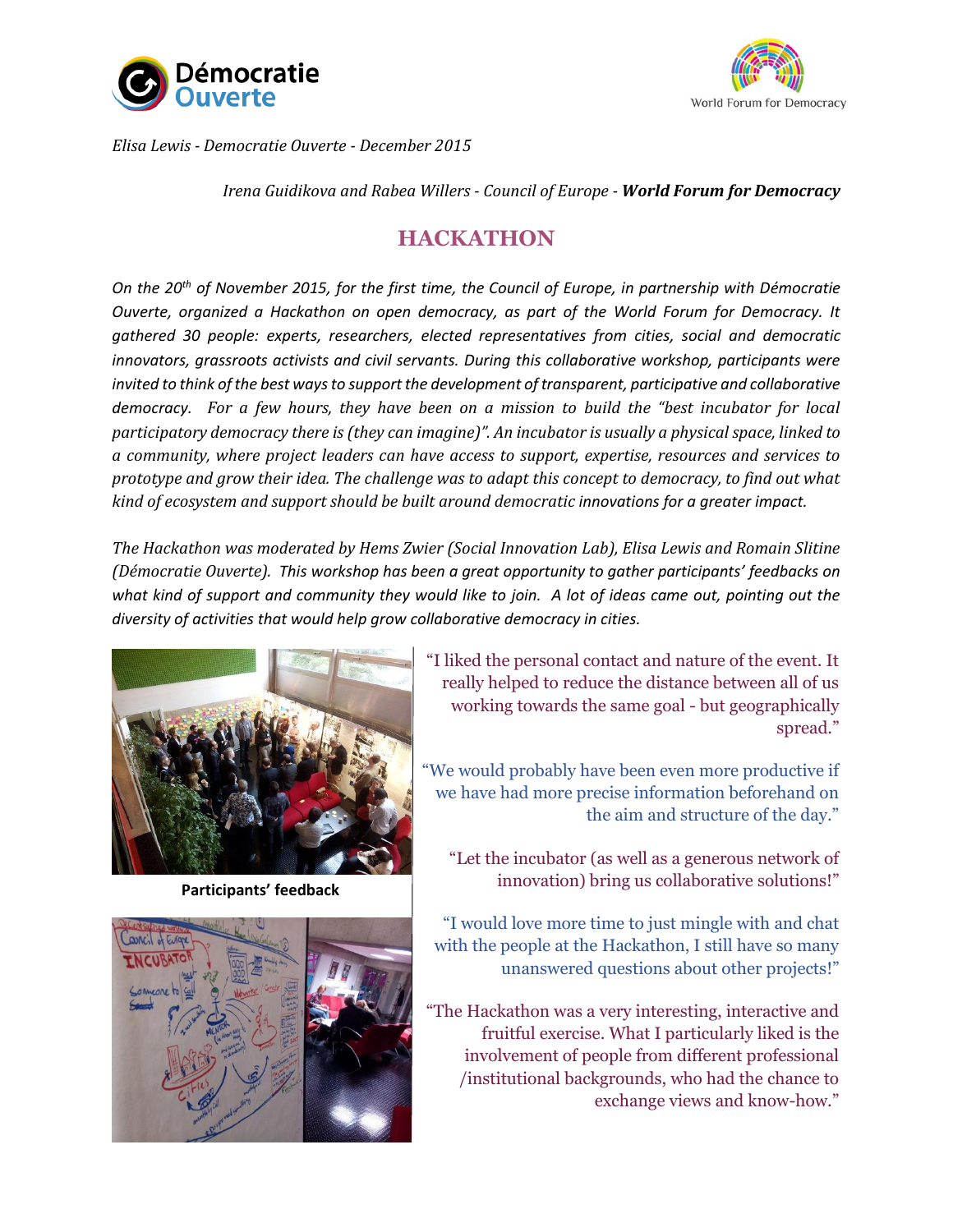## **WHY A DEMOCRATIC INCUBATOR?**

### *Innovating for democracy*

Despite the great diversity of participants' institutional and professional background, as well as geographical localization, people shared the same assessment of the state of democracy. They expressed a shared feeling that the practice of democracy today, is out of sync with our time and society. Fortunately, democracy is not something static and many citizens, civic entrepreneurs, elected representatives and officials are seeking to go beyond existing tools and mechanisms for democracy to make it fit the modern age. Upgrading democracy for the 21<sup>st</sup> is both a challenge and a requirement. More than ever, there is a need to aim at a more open, active and inclusive democracy.

According to the participants what is at stake is:

- Building stronger community and society through active citizenship and connected representation
- Looking for smart solutions to today's challenges and creating better policies by taking advantage of collective intelligence in society
- Including feedback loops with citizens and co-create public goods that citizens expect with less money
- Adapting political infrastructure toward more transparency, participation and collaboration
- Answering the expectations of a fast changing society, moving away from an age where institutions were trusted, to an age of networks, movements and individualism, where citizens are used to taking part in global conversations and be active contributors
- Changing power distribution and getting closer to democratic ideals: inclusiveness, accessibility, transparency, equality

### *From democratic innovations to political alternative*

Participatory budgets, collaborative platforms for crowdsourced policies, or citizens' assemblies are being experimented all over the world. However, politicians remain sceptical about these democratic innovations and do not always have the incentive or know-how to engage in open democracy. On the other end, grassroots democratic innovations struggle to scale up and reach out to citizens. Participants stressed out that this involves a change of attitudes, as much as new structures or policies. Specifically, participants thought that attitudes both among politicians and citizens needed to move from "fingerpointing" (blaming others for failure to engage) to a commitment to collaborative solutions.

Therefore, the incubator should help connect democratic projects, make them available for cities and help them reach out to the public, to become a credible and visible alternative for a better democracy. Participants insisted on the fact that a democratic incubator should support initiatives that aim at enriched roles for citizens and representatives, that make a significant contribution to the redistribution of political power, and to inclusion and the broadest possible participation in democracy.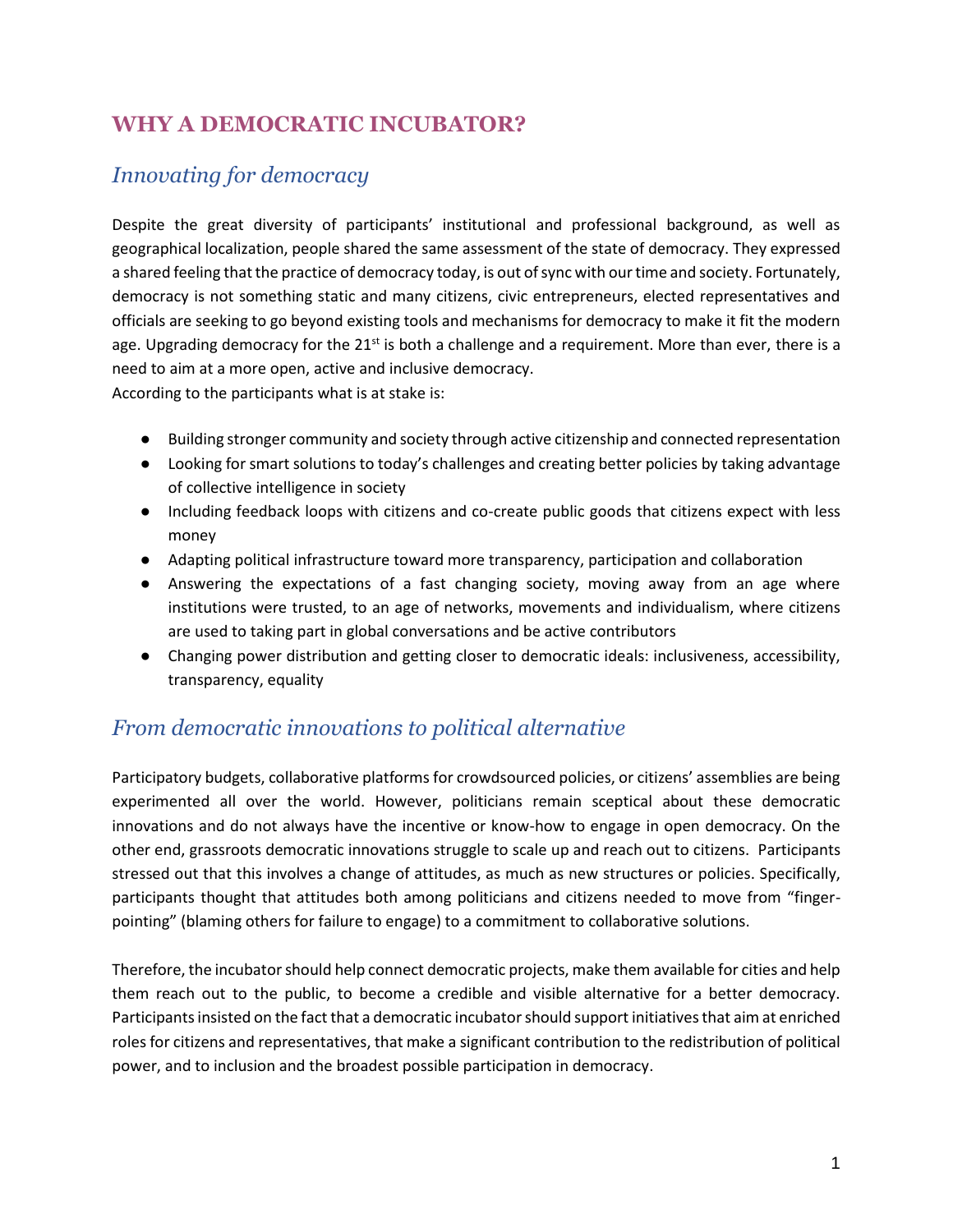### *The objectives of the incubator for democracy*

**According to the people taking part in the hackathon the incubator should help applicants to build an open infrastructure to boost democracy for smart, inclusive and innovative cities. It should be strongly goal-oriented. To do so, it should have 4 main objectives:** 

- 1. Creating an active community of democratic innovators around the world;
- 2. Building bridges between cities and project leaders of concrete solutions for open democracy; the incubator working as a "democracy dating service", matching up cities and democracy innovation projects
- 3. Bringing support to cities, civic start-ups and non-profit to create, replicate, connect and scale up democratic projects;
- 4. Creating an open knowledge on the challenges, solutions and key factors for success for open democracy. It should work as a trusted international voice on the benefits of participation, arousing commitment from political leaders and institutions.

## **A GOAL-ORIENTED COMMUNITY**

One strong idea really came out of the Hackathon. They agreed on the fact that the incubator should contribute to the creation of a trusted environment, where democratic innovators within cities and the civil society could meet and find the resources they need to engage meaningfully in open democracy. They insisted on the need for a structure where they could engage with each other, share concrete and valuable information on their project, expertise and knowledge and look for inspiration from others when implementing complicated projects in an already very busy city system. They also expressed a strong interest for building open research capacities on democratic projects so as to save resources, time and frustration.

Concretely, this active, goal-oriented peer community should thus:

- 1. **Facilitate peer-to-peer exchange** about the challenges, needs and solutions for citizens's participation, open government, collaborative tools, etc.
- 2. **Facilitate connections and cooperation** between local governments, entrepreneurs and civil society organisations on open participation
- 3. **Offer professional support** and access to inspiration references, expertise and latest development on the "why? how ? what" of open democracy, to cities wishing to engage in sustained in meaningful democratic innovation
- 4. **Ensure a minimum level of trust and common objectives** between participants, to create a goaloriented community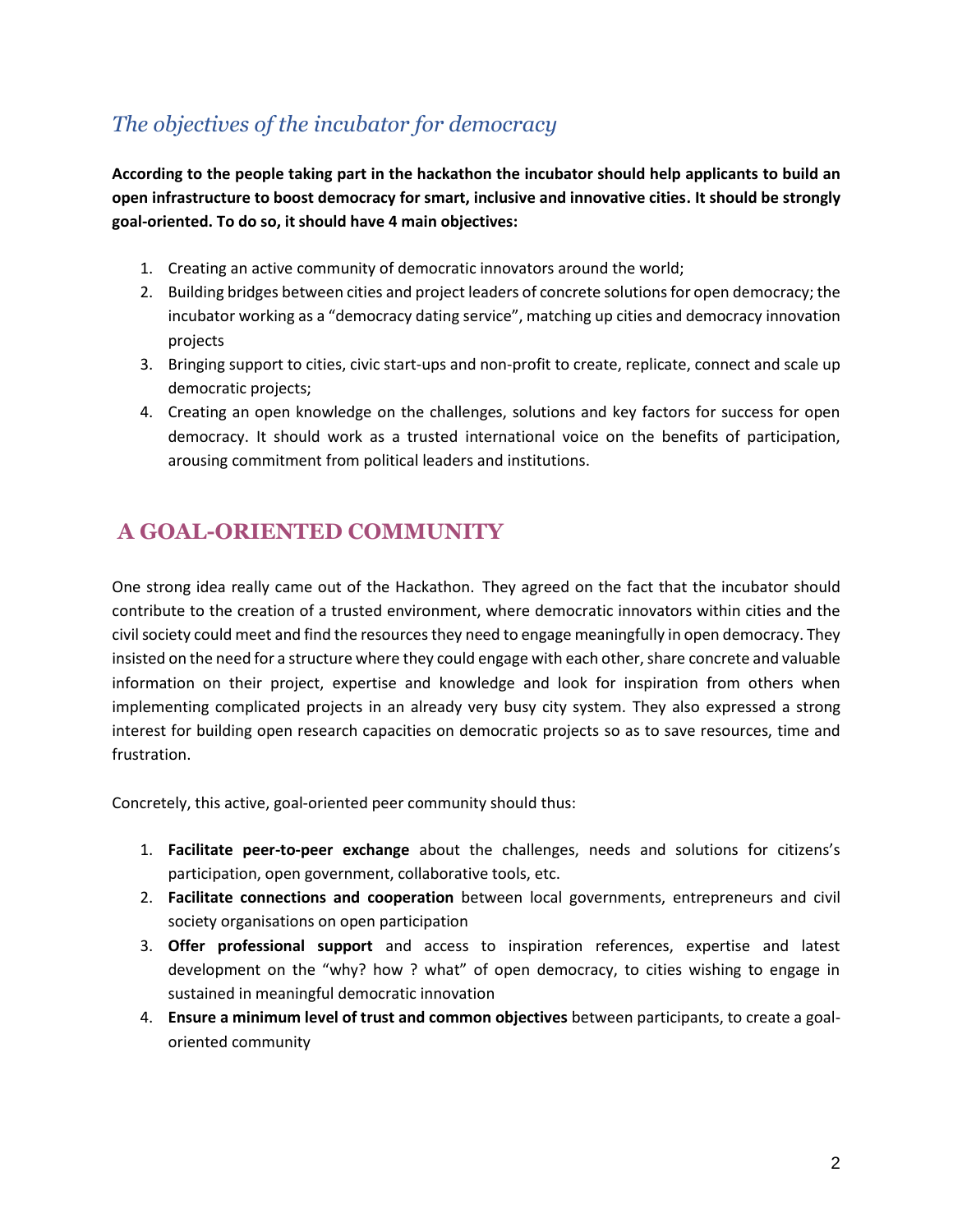### a. A peer-to-peer knowledge-sharing network



Participants expressed the need to be part of a peer-to-peer community, where they could engage with each other and share concrete and valuable information: projects material, best practices, challenges, technologies, … This could take the form of:

- Peer-to-Peer exchange via ONLINE meetings between innovators and city representatives (e.g. via Skype, Google Hangouts etc)
- Peer-to-Peer exchange via OFFLINE meetings between innovators and city representatives (e.g. via expert meetings, city visits etc.)
- Invitations for democracy innovators to speak at city events, facilitated and sponsored by the city in collaboration with the Council of Europe.
- Annual meetings of all incubator participants at World Forum for Democracy to discuss on common agendas and shared concern (active citizenship, inclusiveness, …)
- Materials on projects (e.g.: map of city projects with contact information, collection of videos and mini-lectures, newsletters, …)
- Cooperation sessions: Open days for innovators in Public Authorities, speed-networking events, hackathons for designing solutions to public needs
- Citizen Engagement Hotspots: a digital space linked to cities, enabling the easy submission of proposals (voting, mapping, interactive functions, ...)
- ....

## b. A mentoring program for cities



Tools and key practices also need to be adapted to the city´s needs, local context and cities existing infrastructure. Local differences, between and within communities, mean that there could not be a single platform or solution that would work for all, but there were likely to be common features or shared approaches that could be developed and then extended or tweaked for local conditions. Participants expressed the they needed hands-on expertise and professional support to challenge their democratic skills and political strategies.

- Permanent mentor at the Council of Europe, including e-mail and telephone "hotline": support and challenge on ambition, tools, techs available, business model, citizens outreach, … and help on mapping out the ambition, needs and focus before starting
- Online and offline workshops on common issues (eg. How to include poor and less educated people in participatory projects? How to set up a randomly selected assembly of ordinary citizens on policy making?)
- Days of support from particular innovators people or experts
- $\overline{\phantom{a}}$  ...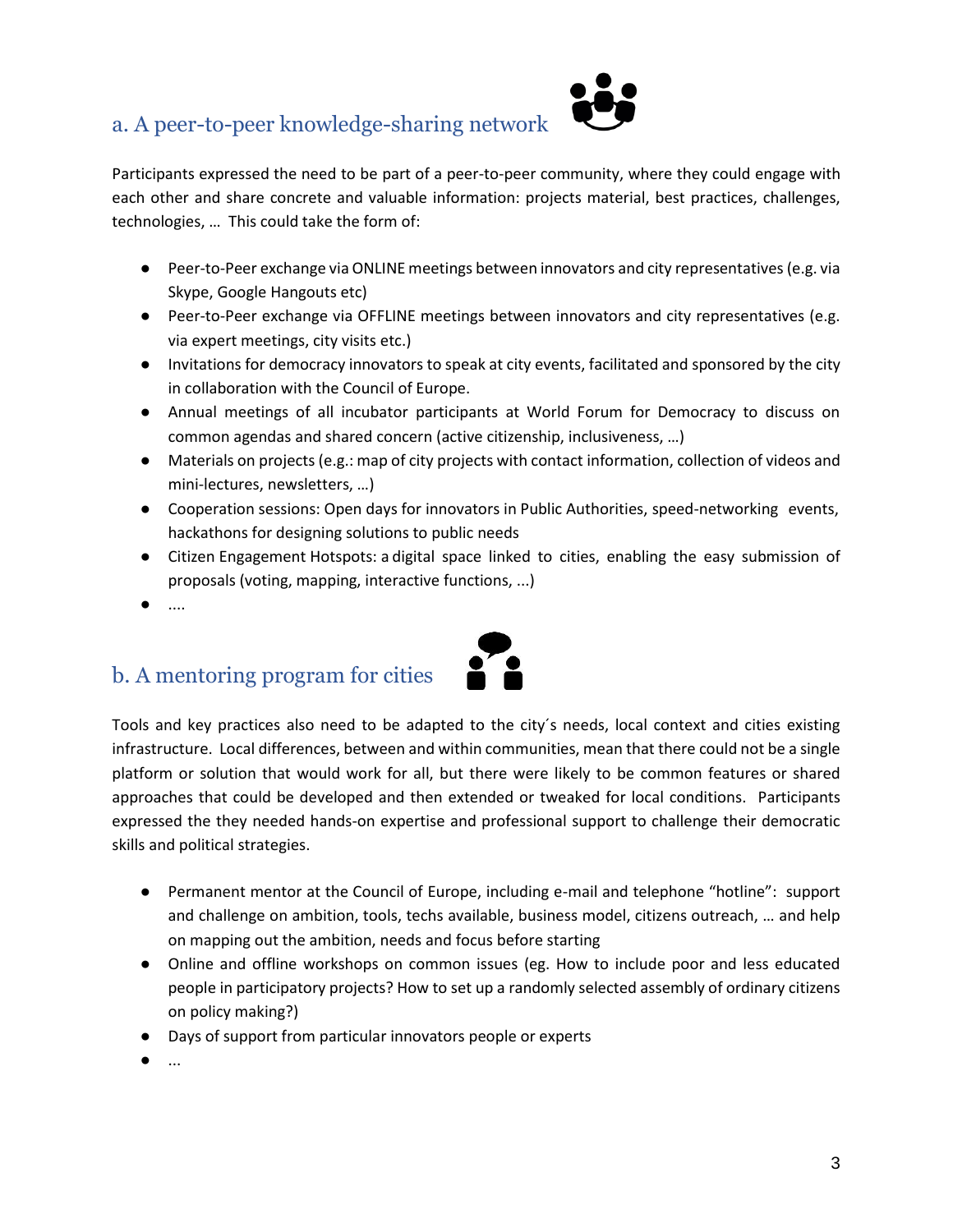# c. A label for the community of open democracy innovators



Participants insisted on the importance to set meaningful and ambitious goals for the community of cities and civil society innovators. They saw as a prerequisite the ability for member to share a common political agenda, as well as a shared sense of responsibilities for citizens and commitment for municipalities. The incubator could be the guardian of the participation principles, encouraging sign-up and publicizing successes.

- Consolidated "democratic city" label: defining concrete measures and advises to implement open democracy in cities. The CoE could then grant a "brand" of Participatory City after successful implementation of citizen participation structures, …
- Benchmark on civic innovation for open cities
- Standardized measures for evaluation and participation principles such as inclusiveness, accessibility, transparency, equality (e.g. Use case Amsterdam)
- City Index on Open Democracy (e.g. [http://www.democracybarometer.org/concept\\_en.html\)](http://www.democracybarometer.org/concept_en.html)
- ...